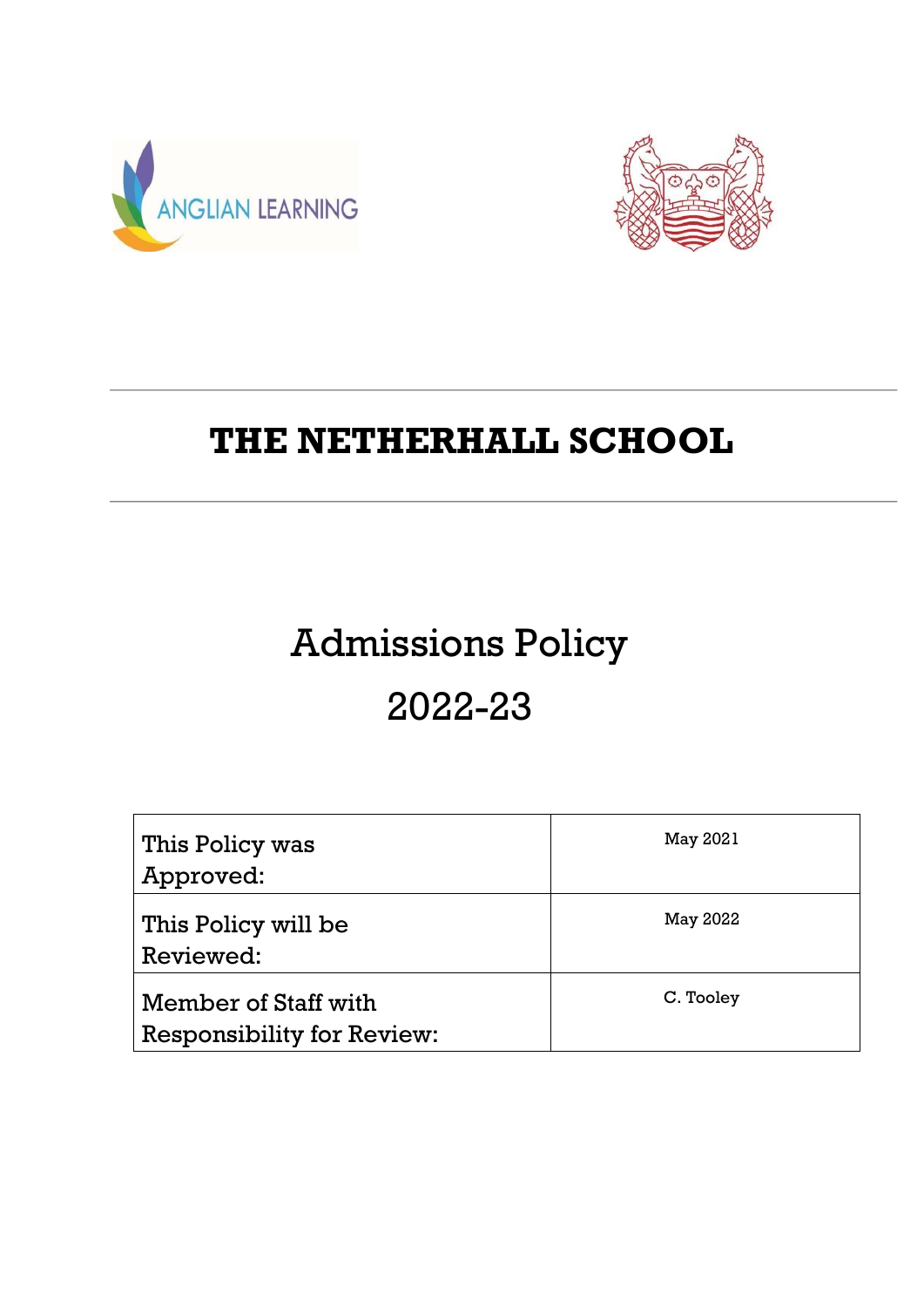

The Netherhall School is a mixed comprehensive academy providing secondary education for pupils in the 11-16 age range.

The school is not selective in its intake and all students who are able to access the National Curriculum are entitled to a place. Due regard will be paid to the Equality Act 2010.

Most students are drawn from the local primary schools set out below, but each year a significant number of students apply to join the school from outside its defined catchment area. For more detailed information on the School's catchment area, parents may contact the Local Authority's Admissions Department.

For admission into Year 7 in September 2022, the Local Authority, on behalf of the Governing Body, will offer places to 180 students. Should there be applications above that limit the following admissions criteria would be applied; please note that all preferences will be treated equally.

## **Admission Criteria**

**Catchment area**: The area serving the following primary schools fall within the catchment area: Bewick Bridge, Cherry Hinton, Colville, Queen Edith, Queen Emma and The Spinney. For further information on a specific address please contact the Admission Team.

**Oversubscription Criteria**: Children who have a statement of special educational needs that names the school will be admitted. NB. Those children with a statement of special educational needs or education health and care plan that does not name the school will be referred to the Statutory Assessment Team (S.A.T) to determine an appropriate place.

1. Children in Care, also known as Looked After Children (LAC) and children who were looked after but ceased to be so by reason of adoption, a residence order or a special guardianship order.

*Children who appear to the Admission Authority to have been in state care (i.e. in the care of or accommodated by a public authority, religious organisation or any other provider*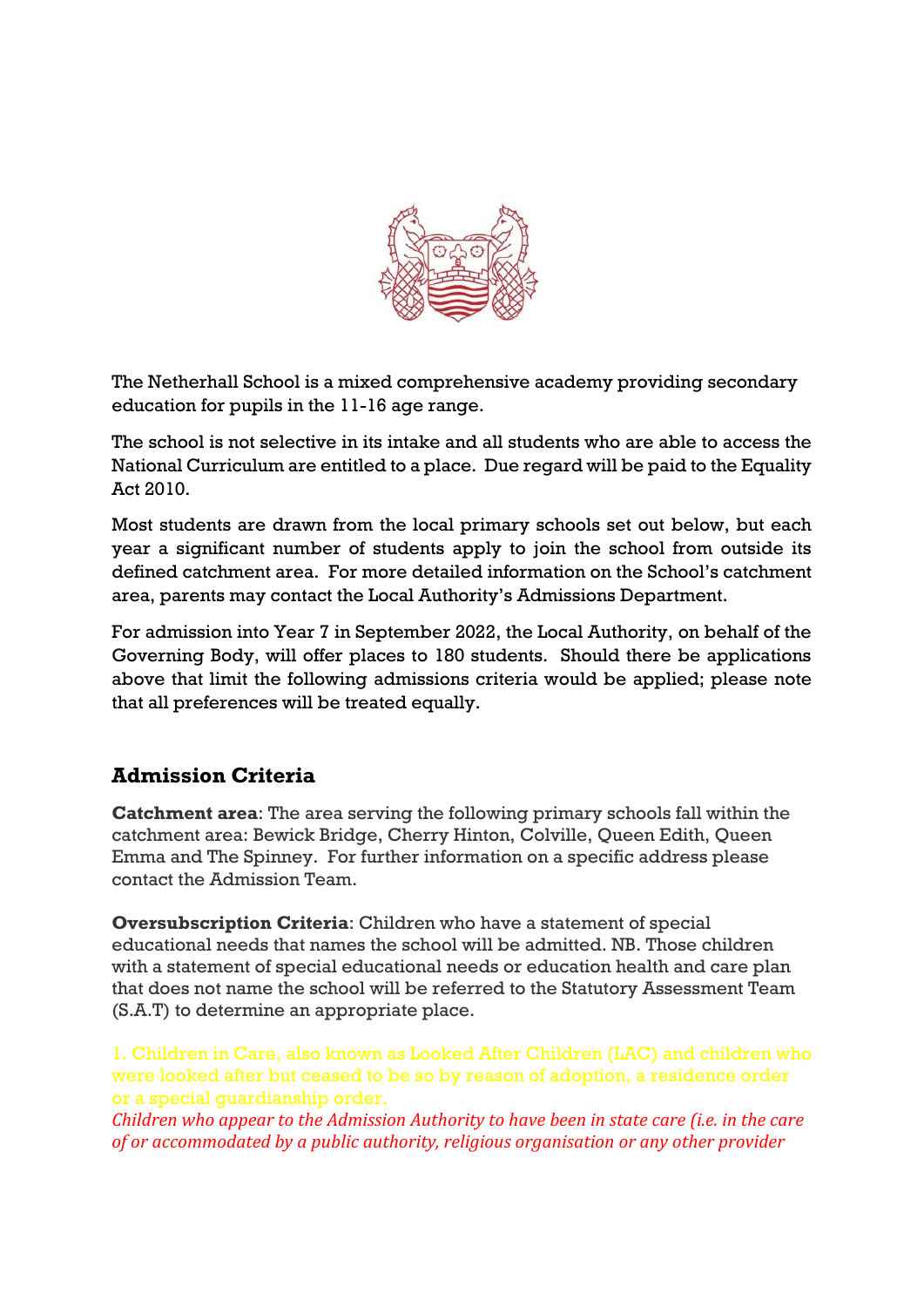## *whose sole/main purpose is to benefit society) outside of England but ceased to be so as a result of being adopted only.*

2. Children who live in the catchment area, attend primary schools within the catchment area and who have a sibling at the school at the time of admission.

3. Children who live in the catchment area with a sibling at the school at the time of admission;



4. Children who live in the catchment area who attend the primary schools within it,

5. Children who live in the catchment area.

6. Children who live outside the catchment area, who attend primary schools within it, and who have a sibling at the school at the time of admission.

7. Children who live outside the catchment area who have a sibling at the school at the time of admission.

8. Children who live outside the catchment area who attend the primary schools within the catchment area,

9. Children who live outside the catchment area, but nearest the school as measured by a straight line.

Netherhall School holds an Open Evening in October when prospective parents for the forthcoming September can come and visit the school and find out more about us.

### **Admissions for Year 7**

The application process for admissions into Year 7 is co-ordinated by Cambridgeshire LA, who acts on behalf of the Governing Body to offer places at the School. Parents should apply either online via [www.cambridgeshire.gov.uk/admissions](http://www.cambridgeshire.gov.uk/admissions) or on a paper application form, available from their child's primary school or from the LA Admissions Team, no later than the national closing provisional date of 31 October 2021. Offer letters will be issued by the LA on a provisional date of 1 March 2022. Late applications (those submitted after the national closing date) will be handled by the Admissions Team. For further information and full details on how to apply, please see the booklet